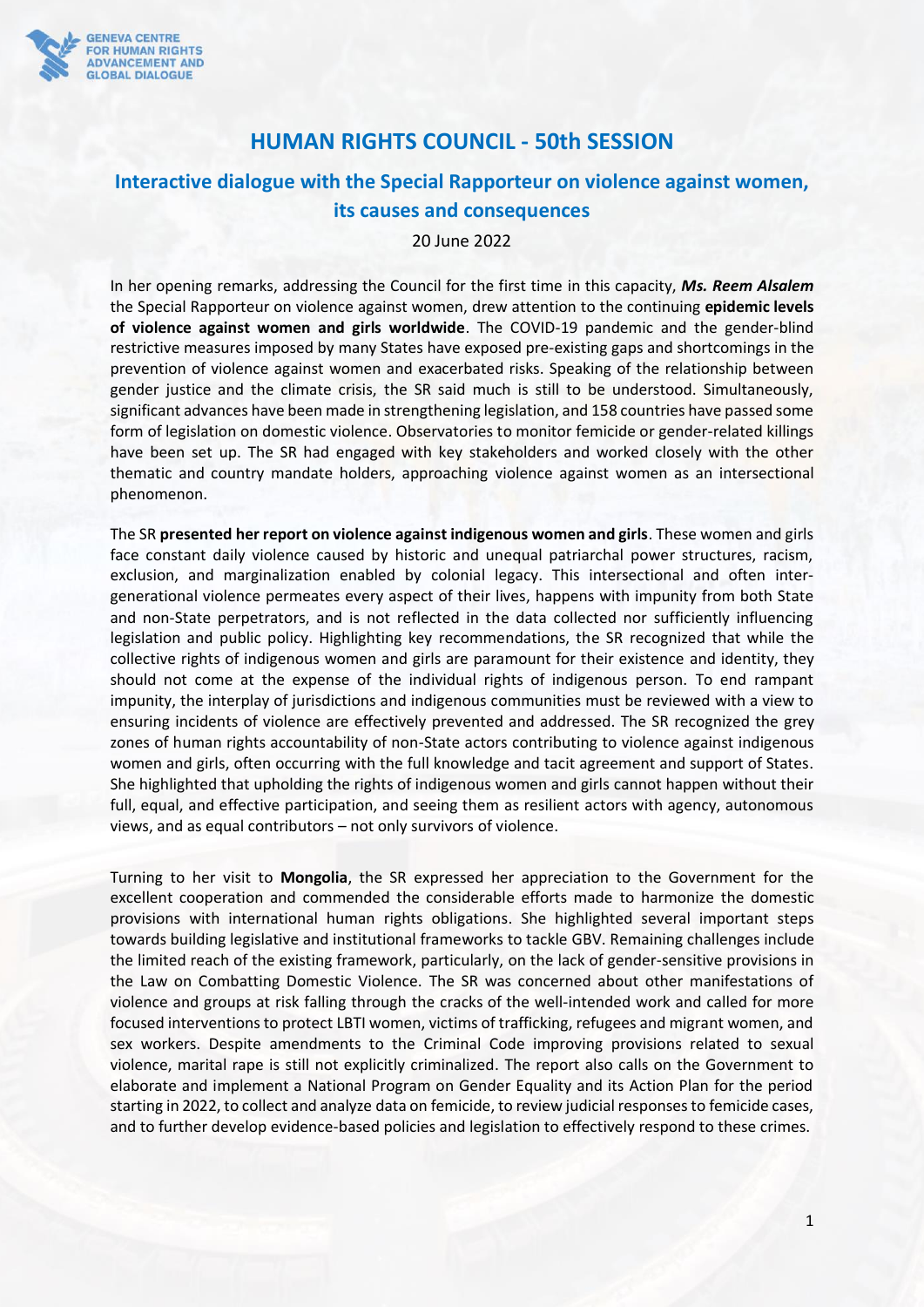

**Mongolia (Country Concerned)** welcomed the SR for her report and recommendations which they are reviewing carefully and have taken actions on since the visit in December. Recognizing there remains room for improvement, the Government will continue to monitor and act on issues. Mongolia will present its tenth periodic report on the implementation of the Convention on the Elimination of All Forms of Discrimination against Women in the coming days. Extended a standing invitation to mandate holders.

#### **Interactive dialogue**

61 country delegations took the floor during the interactive dialogue. *Ecuador (on behalf of a group*  of countries<sup>1</sup>) shared the SR's concerns, considered the effective participation of indigenous women and girls in the construction of normative frameworks and policies to deal with gender violence essential, and urged States to ensure that measures are culturally appropriate and consider the specific needs of indigenous women and girls. *The EU* highlighted the additional barriers that indigenous women and girls face when participating in public or political life or when engaging in advocacy or activism and shared SR's concerns of indigenous women and girls facing higher prevalence of serious forms of SGBV, such as forced sterilization, trafficking, sexual exploitation and abuse, harmful traditional practices, and conflict-related SGBV. *Luxembourg (on behalf of 55 countries of the Group*  of Friends of the Responsibility to Protect<sup>2</sup>) called for the systematic application of a gender lens by HRC mechanisms and procedures which would enhance holistic atrocity prevention strategies and improve the effective implementation of the Responsibility to Protect (R2P).

*Sweden (on behalf of Nordic-Baltic Countries)* stressed that measures to prevent violence against women and girls and address its root causes are key, sharing the concern that indigenous women and girls often face complex and intersectional forms of violence and discrimination. *Lithuania (on behalf of Lublin Triangle<sup>3</sup> )* referred to **Russia's** brutal and unprovoked military aggression in Ukraine disproportionately affecting women and girls, with ongoing SGBV, growing numbers of extremely concerning rape testimonials of Ukrainian women that require special attention from the international community and holding the perpetrators accountable. *The U.S* shared national progress regarding Native Americans and expressed deep concern over the situation of women and girls in **Ukraine**, including indigenous women and girls: "*We are appalled by reports of alleged sexual violence perpetrated by Russia's forces."* The *Russian Federation* did not agree with the need of creating special conditions for indigenous women to protect them from violence stating that everyone deserves the same treatment, and further reminded the SR to adhere to the terminology generally accepted in the UN, and not to use and impose controversial concepts on States.

Several other countries highlighted national efforts to fight GBV. *Cameroon* is implementing actions relating to prevention, repression and care for victims. In 2021, the State revised the National Strategy for the fight against GBV and the Action Plan for the Fight against FGM. *Malawi* shared that despite having a progressive legislative scheme to protect women and girls from violence, social and cultural attitudes continue to be the major impediment. Malawi further highlighted the crucial role of community and faith leaders in changing societal attitudes which will ultimately make the legislative scheme already in place effective. *Yemen* referred to the suffering of Yemeni women especially in the areas controlled by the Houthi militia, with kidnappings and arrests of human rights activists and

<sup>1</sup> Argentina, Chile, Colombia, Ecuador, Guatemala, Mexico, Panama, Paraguay, and Ecuador.

<sup>2</sup> Botswana, Côte d'Ivoire, Ghana, Liberia, Mali, Morocco, Mozambique, Nigeria, Rwanda, Senegal, Sierra Leone, South Sudan, Tanzania, Bangladesh, Japan, Qatar, Marshall Islands, Republic of Korea, Argentina, Chile, Costa Rica, Guatemala, Peru, Mexico, Panama, Uruguay, Belgium, Bosnia-Herzegovina, Bulgaria, Croatia, Czech Republic, Denmark, European Union, Finland, France, Germany, Hungary, Ireland, Italy, Liechtenstein, Luxembourg, Netherlands, Norway, Portugal, Romania, Slovakia, Slovenia, Spain, Sweden, Switzerland, United Kingdom, Australia, New Zealand, Canada, United States 3 Lithuania, Poland, Ukraine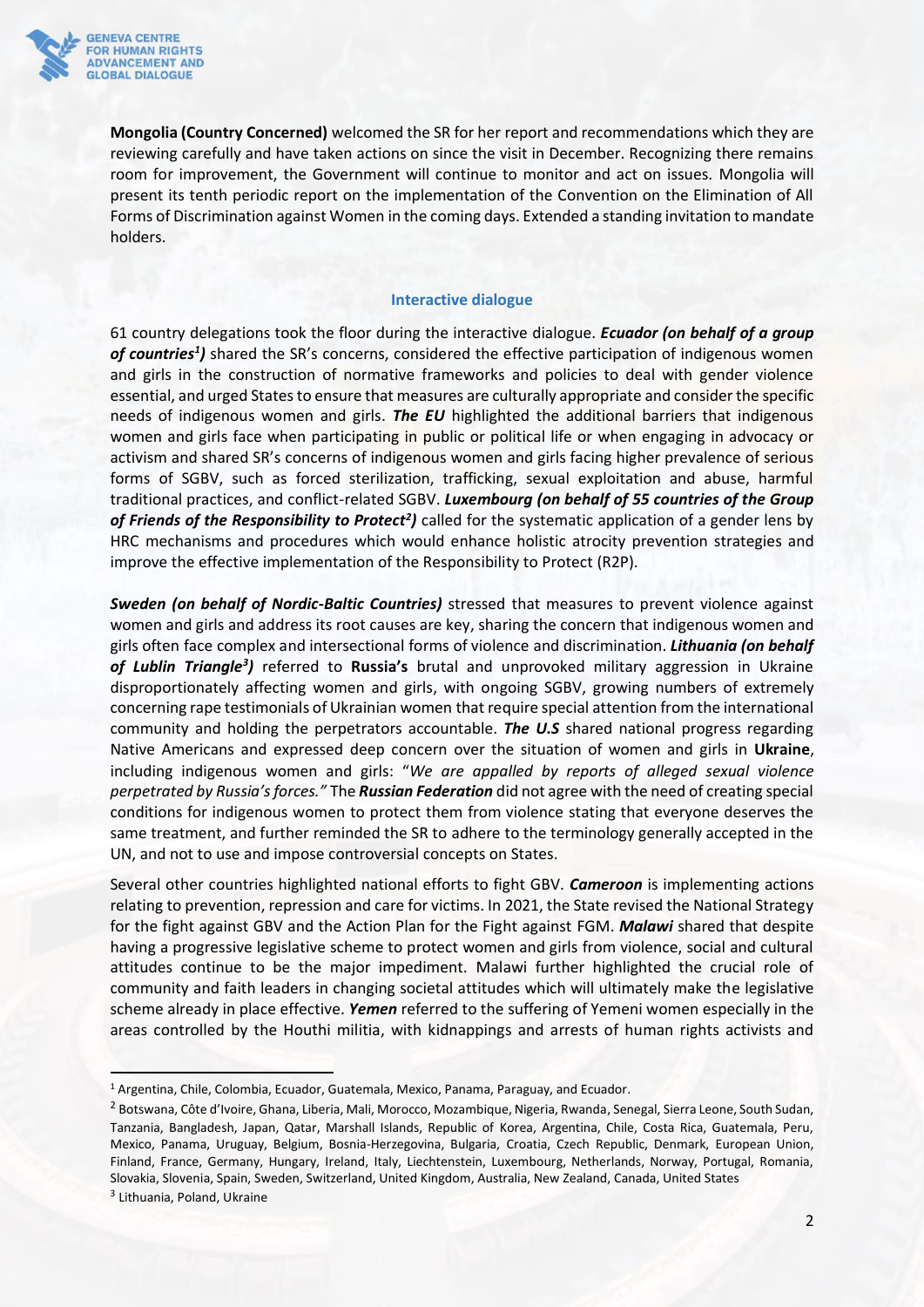

women and girls who oppose its policies, including torture and rape in detention and prisons. *Nigeria* shared recent national developments in scaling up advocacy against GBV and the adoption and implementation of policies, programmes and initiatives to prevent violence against women and girls and ensure that perpetrators are held accountable. *Pakistan* reminded of the issue of women and girls living in other vulnerable situations including UN recognized occupied territories, urging the SR to prioritize them in her future thematic work. *Malaysia* has launched a National Committee on Domestic Violence (NCDV) to intensify advocacy and awareness.

*UN Women* highlighted their work in **Guatemala, Mexico, Nepal, Brazil** amongst others which has focused on increasing indigenous women's access to justice as a key priority, further calling upon States to promote conflict prevention and development processes through consultations with the full participation of indigenous women. *The United Nations Children's Fund* reminded that despite the disproportionate discrimination, indigenous girls are important leaders in the struggle for the rights of indigenous peoples and the pursuit of environmental protection, and member States must ensure they learn about their rights, can freely exercise their civil and political rights and are protected while doing so.

**NGOs** highlighted that abuse against women and girls is a societal epidemic. The intersectional identity of indigenous women and girls places them at the center of structural discrimination and racism in society, its laws, policies and institutions. The link between violence against indigenous women and girls to the continuing colonial dispossession of their peoples' lands which often involves discriminatory and coercive practices was also highlighted, including acts of sexual abuse and rape, forced sterilization and forced abortion. Furthermore, sexual and reproductive rights violations resulting from conflict-related sexual violence are often marginalized, silenced or forgotten. The LGBT Centre expressed that the Government of **Mongolia** has failed to provide an environment that is conducive for LGBTI persons to fully participate in society. LGBTI persons, especially women, continue to be deemed as non-citizens, rendering them unable to access equality and non-discrimination rights. The speakers recommended that effective measures be taken to fully implement the rights of indigenous peoples and address the root causes of violence, called for action to prevent, investigate and punish perpetrators, and to provide reparations for indigenous women and girls. NGOs encouraged the SR to support States to strengthen their capacity to take an intersectional approach to measures to protect all indigenous women and girls. In terms of the widespread economic and financial abuse of women, there is a need to continue advocating for women survivors of abuse via legislation, expanding our workshops and lectures to raise awareness, and assist women from all backgrounds to achieve financial independence.